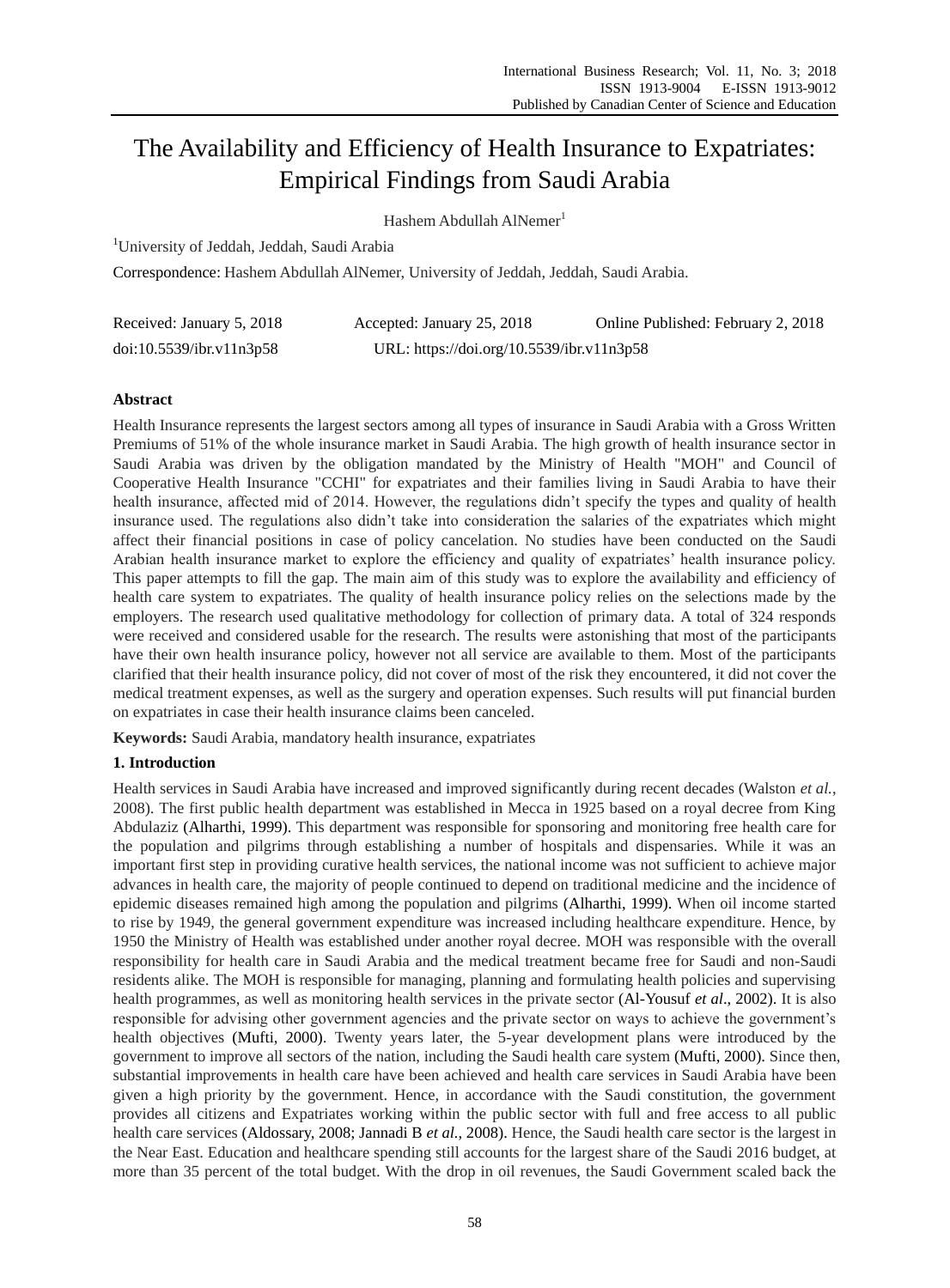levels of spending across the board, and the budget for healthcare and social development was reduced by 34 percent in 2016, from \$42.67 billion in 2015 to \$27.97 billion in 2016 (MOH, 2016). The budget included several aspects, including a compensation of employees, commodities and services, social benefits, programs expenditures, project expenditures and other expenses. However, with the new regulations which make it mandatory for all private businesses to provide medical insurance for their workers and families, including Saudis and expatriates. The Gross Written Premiums (GWP) for the Saudi insurance market in 2016 reached SR 36.85 Billion, up from SR 36.49 Billion in 2015. Of which health insurance GWP represents 51% of the insurance market of SR 18.6 Billion in 2016 (SAMA, 2016). Figure 1, illustrates overall insurance gross written premiums by sectors.





## Source: (SAMA, 2016)

On the other hand, there is a link between the Compulsory Employment-Based Health Insurance "CEBHI", Private and Public Health Insurance. Saudi Arabia reformed its private healthcare system through the CEBHI. The Organization for Economic Co-operation and Development (OECD) distinguishes public from private insurance on the basis of the source of funds (Jost, 2001). Private health insurance is often characterized as voluntary for-profit commercial coverage in contrast to mandatory, publicly financed and publicly managed insurance (ALKHAMIS, 2013). Ultimately, all money comes from household or employer income, but in public insurance programs, this money is channeled through the state via general or social insurance tax, whereas in private insurance the money is paid directly to the risk pooling entity (Sekhri and Savedoff, 2005). The CEBHI shares the nature of the health plan with public insurance (mandatory) and shares with private health insurance the source of funds. In addition, according to Saudi cooperative health insurance, it is not permitted for a health insurance company to reject any application for cooperative health insurance, but health insurance companies provide coverage based on risk pooling, similar to the voluntary health insurance. CEBHI also shares the way premiums are set with private health insurance, based on the expected risk of an individual rather than income; private health insurance and the CEBHI link premiums to the health status of the member and if he/she has a spouse or children (ALKHAMIS, 2013).

#### **2. Literature Review and Hypotheses Development**

Saudi Arabia is a country that is characterized as a high-income government, under-developed healthcare systems, including healthcare financing, and dominant expatriate populations. The expatriate population dominates the workforce in the private sector in Saudi Arabia, comprising approximately 90% of the total workforce (Ministry of Labour, 2009, 2009a, 2009b).

The health status of an expatriate is expected to be good for two reasons. One, their average age is 36 years old and two, they are required to undergo two rounds of medical examination as part of the requirements for securing a work visa (Ministry of Labour, 2006b). The first medical is conducted at the home country as part of the requirements for obtaining a work visa, and the second is conducted upon arrival into the Kingdom (Ministry of Labour, 2006a, 2006b).

Leading companies and large companies provide health insurance as part of their employment packages. However, health insurance coverage differs from one company to another (Mufti, 2000). Some companies have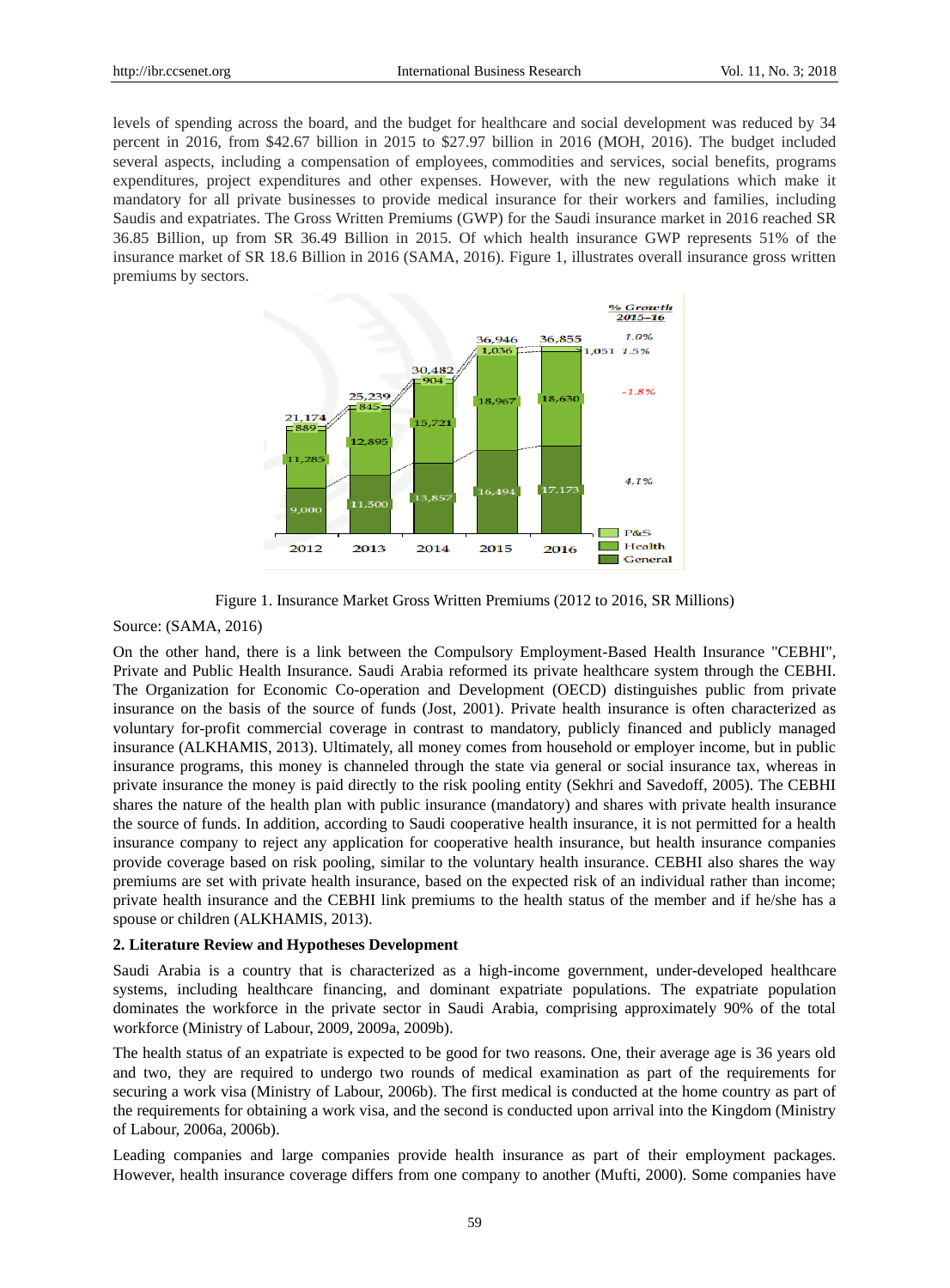traditionally provided their own clinics, where employees can receive medical care, and when an employee's health requires a secondary level of care or requires inpatient services, the clinic would arrange the necessary care through other services. Some companies have traditionally signed a contract with an external healthcare provider to provide medical care for their employees (Al-Rabeeah, 2000).

The scope of the medical care coverage varies from one employer to another; whilst some employers provide full coverage by either cash through insurers or via full reimbursement, some firms make reimbursement following the employee having accessed medical services. The reimbursement percentage varies from one company to another (Al-Yousuf, 2002). Other companies do not pay for their workers' medical care expenses; workers in these companies are responsible for paying for their own medical services (Al-Rabeeah, 2000). Therefore, it was expected that employers would vary in their actions towards complying with the new law, and subsequently this would impact on their expatriate employees' access to medical care. However, after the implementation of CEBHI, it is prohibited for any employer not to participate in CEBHI even those involved in private healthcare (CCHI, 2009a, 2009b). After CEBHI, the only two ways to access medical care for expatriates are: Through Health Insurance, health insurance providers offer different health insurance programs starting from the basic plan (each insurer uses a different name for such plans, including C Plan or Balsam Direct) up to the highest level or elite plan (VIP, Gold Balsam), each with a corresponding maximum limit (Bupa, 2010, Al-Yousuf, 2002, Elhout, 2010).

It is noted that those having the highest class of insurance category, can access all types of healthcare provider; whereas those having the lowest insurance category, have very limited access, i.e. general hospitals only (Bupa, 2010, Elhout, 2010, Elhout, 2010). In all programs, expatriates could attend one of their listed hospitals directly without going through a referral system. However, not all clinical services are available in all hospitals (Bupa, 2010; Elhout, 2010; ALKHAMIS, 2013).

Despite the fact that the rules and regulations are there to assure expatriates accessibility to health care and health insurance services, numbers of expatriates face difficulties to do so. It's also noted that several researchers have developed different models in order to identify the main components that influence access to medical care (Andersen, 1968, Green and Krueter 1991, Becker, 1974, Fishbein and Ajzen, 1975, Tanahashi, 1978). However, Andersen has developed a model that brings together different factors in one model to assess the use of health services making it one of the most acceptable models, not only in developed countries but also in developing countries (Buor, 2004, Sunil et al., 2006, Liao, 2008). Anderson suggested that the use of healthcare services is a function of a person's predisposing characteristics. Predisposing characteristics include elements like demographics (such as age, gender), social structures (as determined by a person's status in a community traditionally measured by education, occupation and ethnicity, coping capabilities when presented with problems and resources available to deal with these problems), health beliefs (a person's beliefs about health and health services) and genetic or psychological characteristics (such as mental dysfunctions, cognitive impairment and autonomy) (Andersen, 1995). the presence or absence of enabling resources and need for care (Andersen, 1995). Hence, it's a vital to explore the view and opinion of expatriates about health care and health insurance services in Saudi Arabia via the following hypothesis:

H1- Employers are complying with the regulations to medically insure workers in Saudi Arabia.

The CCHI has issued new regulations that require all private sector employers to register their employees and their dependents under a single policy for mandatory health insurance. After the implementation of CEBHI, the methods of accessing medical care services changed. According to Cooperative health insurance law, it is prohibited for any employer not to participate in CEBHI even those involved in private healthcare (CCHI, 2009b). So the signing of contracts and providing services through their own clinics is not acceptable (CCHI, 2009b) After CEBHI.

H2- Expatriates Health Insurance claims have a low rate of rejection?

It is noted that those having the highest class of insurance category, can access all types of healthcare provider (from healthcare centers and clinics to high-class hospitals or specialized hospitals); whereas those having the lowest insurance category, have very limited access, i.e. general hospitals. The basic health insurance plan has limited affiliated hospitals and clinics, and these are known to provide poorer quality services than those accessible via the VIP or Golden plans. Employees having a VIP or Golden health insurance plan can access all hospitals and clinics including those listed under the basic health insurance plan, but those having a basic health insurance plan, can only access those clinics or hospitals affiliated under their plan (Bupa, 2010, Elhout, 2010). If a patient with a basic plan requires a clinical procedure provided by a healthcare provider not within the affiliated list of hospitals or clinics, permission and referral from their insurer must be obtained. In all programs,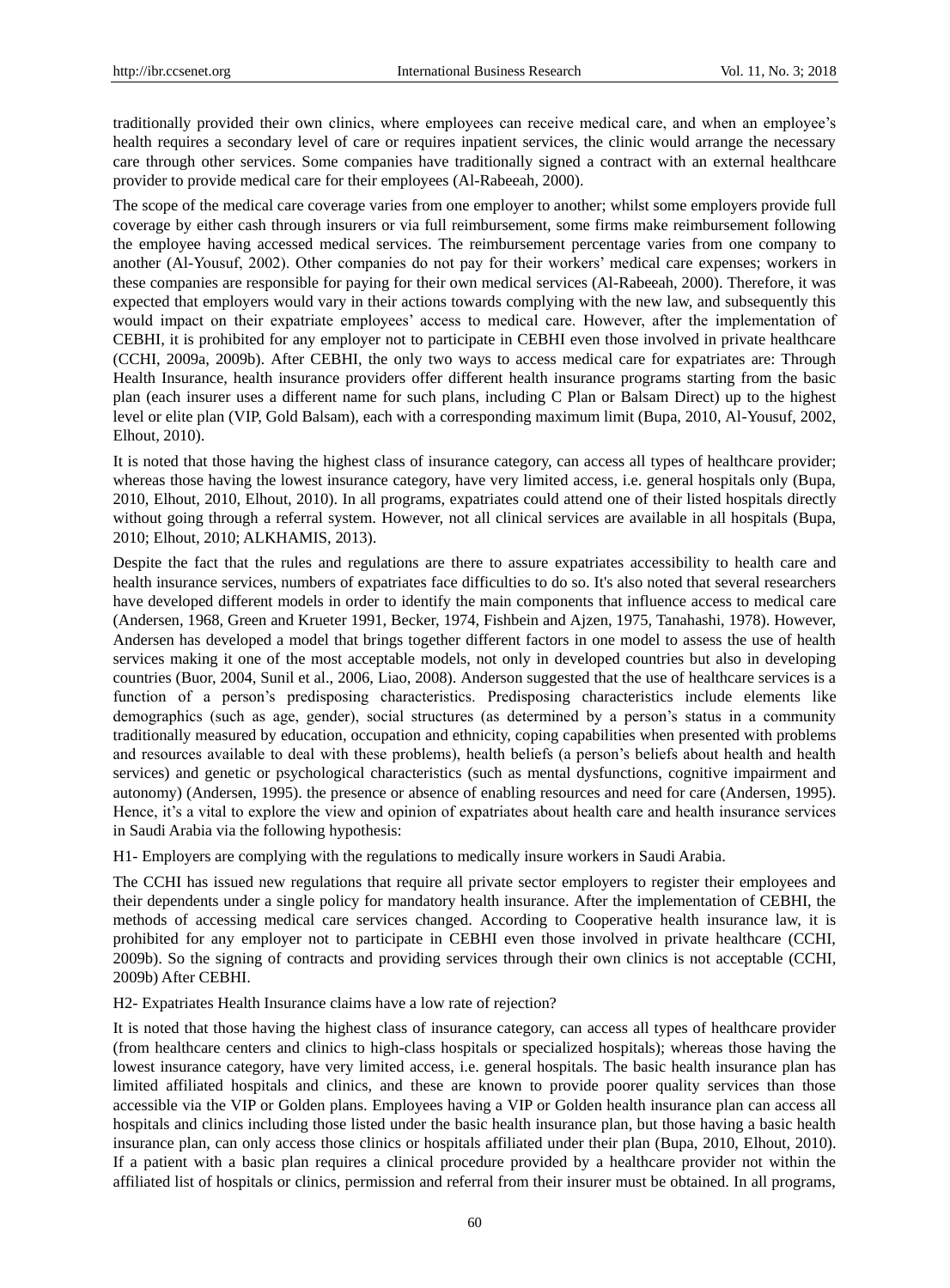expatriates could attend one of their listed hospitals directly without going through a referral system. In other words, there is no system that forces expatriate workers to seek medical care at a primary healthcare facility before going to a secondary healthcare facility. However, not all clinical services are available in all hospitals. Therefore, some people having a basic plan may not find all the services (particularly tertiary healthcare) available in their plan, and therefore they must seek the advice of their insurance company (Bupa, 2010, Elhout, 2010).

H3- Health Insurance Policy Covers all kind of exposed risks faces by workers in Saudi Arabia.

leading companies and large companies provide health insurance as part of their employment packages. However, health insurance coverage differs from one company to another (Mufti, 2000). Some companies have traditionally provided their own clinics, where employees can receive medical care, and when an employee's health requires a secondary level of care or requires inpatient services, the clinic would arrange the necessary care through other services (Al-Rabeeah, 2009).Some companies have traditionally signed a contract with an external healthcare provider to provide medical care for their employees (Al-Rabeeah, 2009). In this case the employee would obtain permission from his employer ahead of time before seeking medical care.

H4- Health Insurance covers all expenses faces by labors in Saudi Arabia?

Although CEBHI is compulsory and all expatriates working in the private sector must be insured, those expatriates who are uninsured, for different reasons, have access to medical care only through cash. Expatriate workers can also opt to pay through direct cash payments to providers. Payment schemes can either be out-of-pocket (OOP) employee payments or co-sharing with the employer. In addition, other medical care access options are available, such as companies providing medical care services to their employees by their own company clinics or infirmaries or by contracting healthcare providers to render medical services for workers.

## **3. Statement of the Problem**

The Ministry of health and council of cooperative health insurance CCHI has made medical insurance must for expatriates and their families living in Saudi Arabia affected mid of 2014. It's the responsibility of the employer to provide medical insurance to individual and his family living in Saudi Arabia. The coverage is mandatory for all employees irrespective of the salaries they receive. Hence, the main aim of this study is to explore the availability and efficiency of employer's medical care via health insurance to expatriates, which comes in parallel with the efforts exerted by the Saudi government implementing CEBHI compulsory for expatriates.

## **4. Objectives of the Study**

The main aim of this study is to explore the availability and efficiency of health care system to expatriates.

# **5. Methodology**

The research used a qualitative methodology, with a primary data collection. The targeted people were expatriates working in the private sector. The questionnaires were structured and close-ended. The questionnaire was developed in English and translated into Arabic language. The translation was done to facilitate and encourage expatriates who speaks Arabic languages only. The translation also to some extent enhanced the reliability of the information provided. A drop-off of a self-administered survey questionnaire and telephone calls techniques were used to collect participants' responses. Accordingly, a total of 500 questionnaires were distributed, of which 383 completed questionnaires were received, where 59 questionnaires were rejected, leaving 324 completed and usable questionnaires for the research, yielding a usable response rate of 85%. The closed-ended or forced-choice type of question is preferable in this research because it will increase the response rate, since it is easier and faster to be answered by the prospective respondents. The responses yielding a usable rate reflected the success of using these types of questionnaires. To attain the aims and objectives of the study, a descriptive analytical tools such as frequency, percentage, were used to summarize the respondents' feedback. In the following sections empirical results are presented and discussed.

## **6. Results and Discussions**

This section presents the research results related to the objectives of the study proposed earlier. The reliability of research results depends on the reliability of empirical data. Reliability was evaluated by assessing the internal consistency of the items representing each factor using Cronbach's Alpha. The Cronbach Alpha value for first is (0.867) which is acceptable. Thus data on these variables are reliable and consistent with research standards.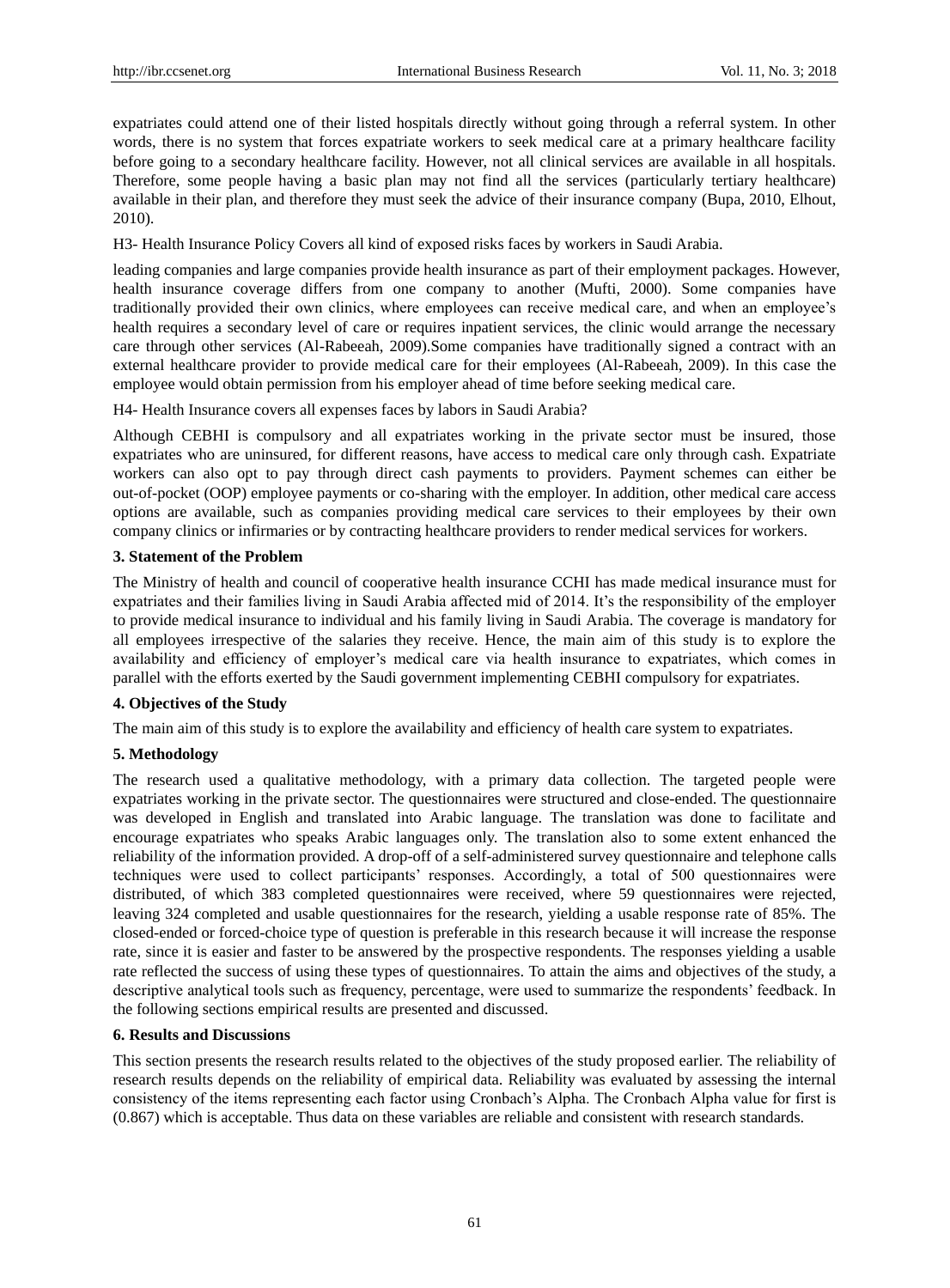#### Table 1. Companies Adherence to the Healthcare Regulations

| $Q1 - Did$ the company issues a health insurance policy for you. |         |           |         |  |  |  |
|------------------------------------------------------------------|---------|-----------|---------|--|--|--|
| Valid                                                            | Options | Frequency | Percent |  |  |  |
|                                                                  | No      | q         |         |  |  |  |
|                                                                  | Yes     | 305       | 94      |  |  |  |
|                                                                  | Total   | 324       | 100.0   |  |  |  |
|                                                                  |         |           |         |  |  |  |

Table 1, discusses the adherence of companies to the regulations imposed by CEBHI, which made it mandatory for companies to provide health care coverage for their employees. This question also supported the assumptions that been posted by the first hypothesis, which shows the adherence of companies working in Saudi Arabia with the regulations of CEBHI. Hence, 305 (94%) of the participants have their own insurance policy, which is a strong indicator of the adherence of employer to the CEBHI regulations.

#### Table 2. Rejection of Health Insurance Policy

| O2 – Was the claim of your health insurance policy rejected as a results of a weakness in the insurance coverage? |           |         |  |  |  |
|-------------------------------------------------------------------------------------------------------------------|-----------|---------|--|--|--|
| Options                                                                                                           | Frequency | Percent |  |  |  |
| No                                                                                                                | 191       | 59      |  |  |  |
| Yes                                                                                                               | 133       |         |  |  |  |
| Total                                                                                                             | 324       | 100.0   |  |  |  |
|                                                                                                                   |           |         |  |  |  |

Table 2, discusses the efficiency of health insurance policy by viewing number of policies been rejected as a reasons of policy weakness. Hence, 191 (59%) of the participants indicated that their insurance policies never been rejected before. While, 133 (41%) of the participants clarifies that their health insurance policy were rejected, which indicated that a number of expatriates are receiving a basic or poor quality health insurance coverage. In other words, expatriates health insurance plan has limited affiliated hospitals and clinics. The answers to this question didn't match what been assumed on hypothesis two, as 39% of cancelation rate didn't considered as a low rate of rejection.

Table 3. Validity of health insurance policy to cover different encountered risks

| Q3               | $\overline{\phantom{m}}$ | Does  | the | health | insurance | policy | covers | all              | the | risks | vou | are     | exposed |
|------------------|--------------------------|-------|-----|--------|-----------|--------|--------|------------------|-----|-------|-----|---------|---------|
| $\mathfrak{to}?$ |                          |       |     |        |           |        |        |                  |     |       |     |         |         |
|                  |                          |       |     |        | Options   |        |        | <b>Frequency</b> |     |       |     | Percent |         |
|                  |                          | Valid |     |        | No        |        |        | 232              |     |       |     | 71.4    |         |
|                  |                          |       |     |        | Yes       |        |        | 92               |     |       |     | 28.6    |         |
|                  |                          |       |     |        | Total     |        |        | 324              |     |       |     | 100.0   |         |

Table 3, discusses the efficiency of health insurance. It's vital for health insurance policy to cover most of the risk that expatriates exposed to. Surprisingly, the results show that 232 (71%) of the participants indicated that the company offers a low efficiency health insurance coverage, as the policy didn't covers most of the risks that they exposed to. The answers to this question comes in contrast with the assumptions that stated on hypotheses three. Which assumed that companies in Saudi Arabia provides health insurance policies that covers most of the expatriates exposed risks.

Table 4. The ability of Health Insurance to cover treatment expenses

| $Q4$ – Does the health insurance policy covers the medical examination only without covering treatment expenses? |         |           |         |  |  |
|------------------------------------------------------------------------------------------------------------------|---------|-----------|---------|--|--|
| Valid                                                                                                            | Options | Frequency | Percent |  |  |
|                                                                                                                  | No      | 161       | 49      |  |  |
|                                                                                                                  | Yes     | 163       |         |  |  |
|                                                                                                                  | Total   | 324       | 100.0   |  |  |

Table 4, discusses the efficiency of health insurance to cover medical examinations expenses without covering treatment expenses. As not all health insurance policies having the same category and ability to provide different health care services. In other words, not all clinical services are available for expatriates. Surprisingly, 163 (51%) of the participants indicated that the health insurance policy they have, didn't cover the medical treatment expenses, its only cover the medical expenses. In other words, more than 50% of the expatriates working in Saudi Arabia have the basic health insurance policy. The view of the participants comes in contrast with the assumptions that been made in hypothesis four. As the health insurance policies provided by the employers didn't covers all medical expenses requested by expatriates.

Table 5. The ability of Health Insurance to cover operation and surgery expenses

| $Q5 - Does$ the health insurance license covers the operation and surgery expenses. |         |           |         |  |  |
|-------------------------------------------------------------------------------------|---------|-----------|---------|--|--|
| Valid                                                                               | Options | Frequencv | Percent |  |  |
|                                                                                     | No      | 167       |         |  |  |
|                                                                                     | Yes     |           | 48      |  |  |
|                                                                                     | Total   | 324       | 100.0   |  |  |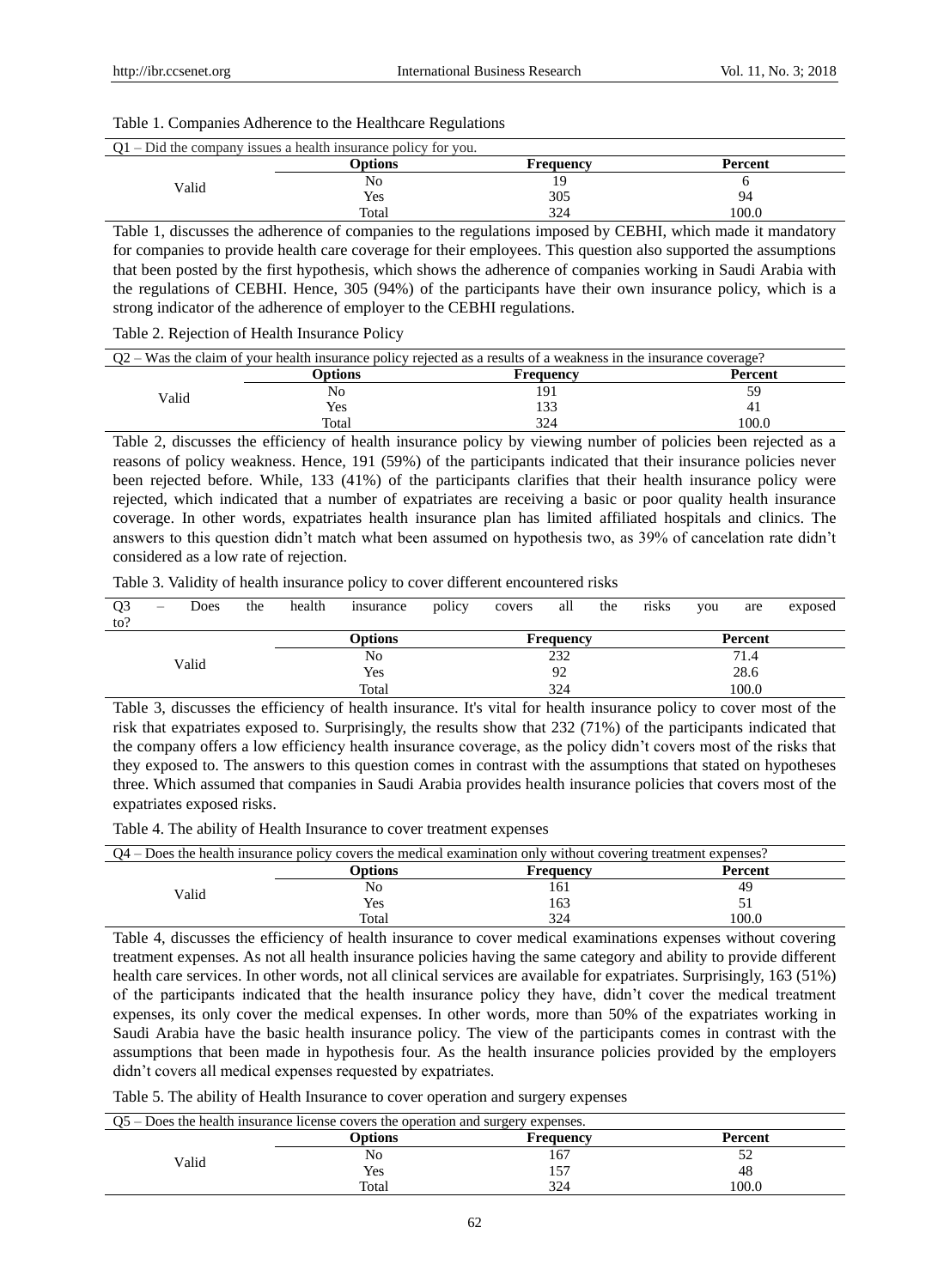Similar, to the discussion of the previous question. Table 5, indicated that most of the expatriate's health insurance didn't covers the operation and surgery expenses. As, 167 (52%) of the expatriates indicated that, the health insurance policies they have didn't cover the surgery expenses they exposed to. In other words, half of the employers in Saudi Arabia provided a basic or low quality policies to the expatriates working for them. The view of the participants comes in contrast with the assumptions that been made in hypothesis four. As the health insurance policies provided by the employers didn't covers surgery expenses requested by expatriates.

## *6.1 Demographic Profile of the Respondents*

Data was collected from 324 respondents were all of them expatriates working in Saudi Arabia. Approximately 59% of them having a salary of SR 2000 or less, while 38% clarified of having a salary between SR "2000 to 4000", only 3.4% had a salary of more than SR 4000. In term of the size of the firm, 28% of the employees working for small firms with a budget of SR 200,000 or less, 37% works for a mid-size firms with a budget between SR 200,000 to 1 million, and 36% works for a large size companies with a budget of more than a million riyals. The reason behind asking about the firm size, is to identify if the firms are capable of providing a highest class of insurance policy, especially those who are categorized as a large company with a great number of employees and budget. The employees also been asked about the number of years they spent working in current company, such question clarifies the level of the employee's satisfactions, the greater the number of working years working for this company the greater the satisfaction level for all services presented by such company. Hence, 49% of the expatriates had worked for the same company for five years and less, while 27% of the expatriates had worked at the same company for a period between five to ten years, 24% had worked for the same company for more than ten years.

## **7. Discussion**

The main purpose of this paper is to identify if firms operating in Saudi Arabia are complying with the new regulations posted by CCHI and CEBHI which requires private sectors employees and their dependents to be registered under a single policy for a mandatory health insurance. Hence, it was clearly from question one, that almost all companies operating in Saudi Arabia are complying with the CCHI and CEBHI regulations as 94% of the expatriates got their health insurance policy. Such an answers goes in favor with the assumptions made by hypothesis one which assume the adherence of companies working in Saudi Arabia with regulations made by CCHI and CEBHI. In term of the efficiency of insurance policy to cover most of the claims. 59% of expatriate's participants clarifies that their policy never been rejected, while the remaining 39% indicates that the claim they have raised been canceled. Such a results assumes that the policy might be categorized as a basic or limited affiliated hospitals and clinics insurance policy. It's been notified from the demographic paragraph that 28% of the expatriates works for small companies, also 59% of them having a low salary of SR 2000 or less. Such an indications assist that these expatriates' qualifications doesn't allows them to possess a high level insurance policy such as VIP or golden ones. However, the answers to this question didn't match what been assumed on hypothesis two, as 39% of cancelation rate didn't considered as a low rate of rejection. In regards to the efficiency of health insurance, which should cover the majority of risk exposed to. Dramatically, 232 (71.4%) expatriate's participants indicated that the company offers a low efficiency health insurance coverage, as the policy didn't covers most of the risks that they exposed to. Such an answer assisted the conclusion that most of expatriate's insurance policy are categorized as basic or limited affiliated hospitals since it doesn't cover all risk encountered. However, the answers to this question comes in contrast with the assumptions that stated on hypotheses three. Which assumed that companies in Saudi Arabia provides health insurance policies that covers most of the expatriates exposed risks. In regards to the expenses encountered, surprisingly 51% of the participants demonstrate that the health insurance policy doesn't covers most of the treatment expenses encountered. Treatment expenses provides insurance against some or all costs of treatment by ancillary health service providers such as "dental treatment, chiropractic treatment, home nursing, glasses and contact lenses, etc". such a results shows a big failure that can lead expatriates to pay out medical expenses from their pocket, as more than half of the expatriates have a basic medical insurance. Similarly, 52% of the participants, indicated that the health insurance they possess didn't covers the operation and surgery expenses. Again such clarification shows a big defect in covering expatriates' health conditions. Both results of different expenses encountered, comes in contrast with the assumptions that been made in hypothesis four. As the health insurance policies provided by the employers didn't covers all medical expenses requested by expatriates.

#### **8. Conclusion**

It became mandatory for expatriates working in Saudi Arabia to have their own health insurance policy. Employers are obliged to comply with CCHI and CEBHI regulations to insure their expatriate employees having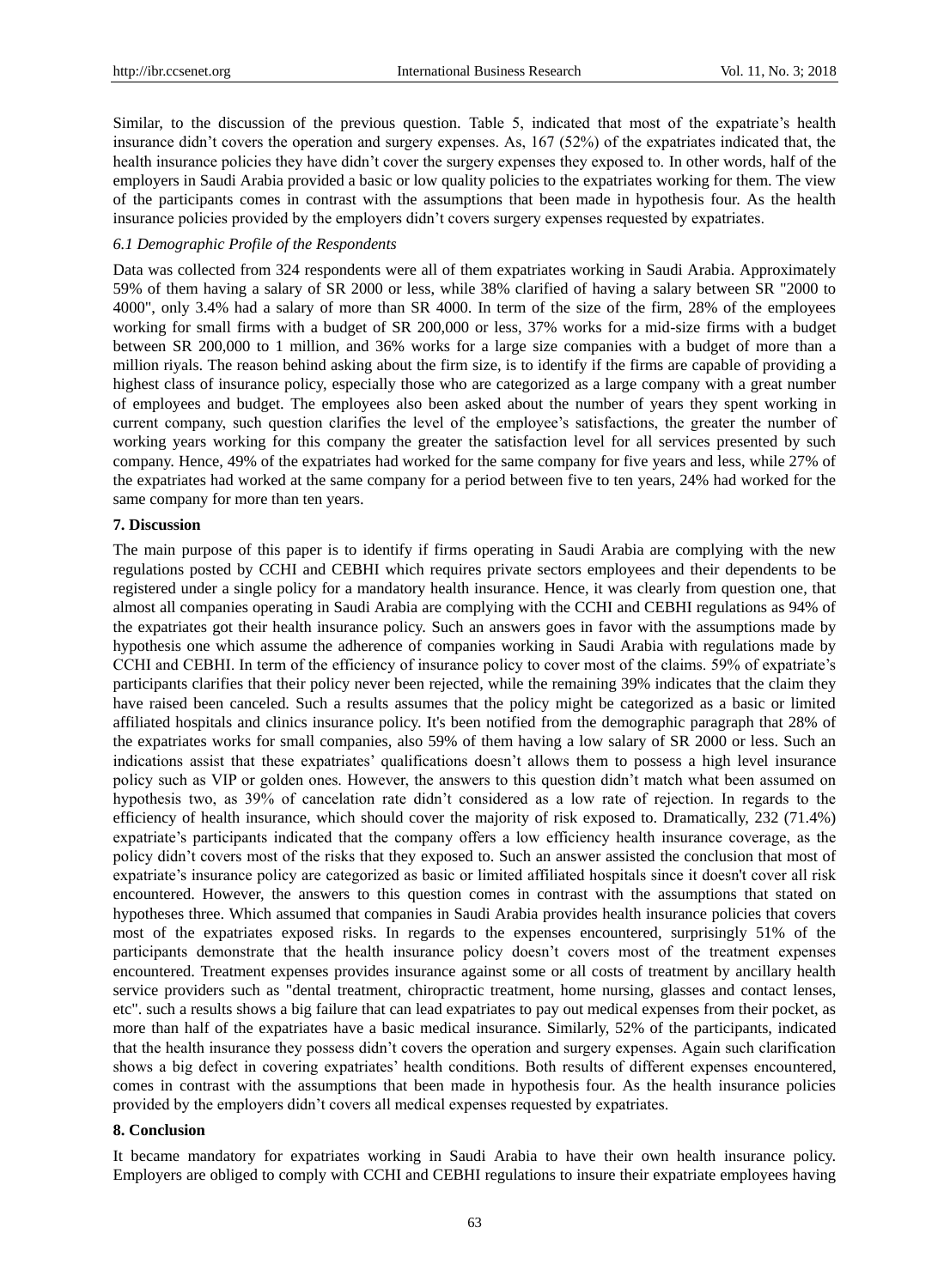an adequate health insurance policy. However, the regulations didn't specify the types and quality of health insurance used. Therefore, it was vital to explore the quality and efficiency of the services provided by health insurance policies towards expatriates. Hence, a couple of questions been directed to 324 expatriates in regards to the health insurance policies they possess. The results had shown that almost all expatriates have their own health insurance policy. However, a quite good number of the claims been canceled which indicated their health insurance policy are basic ones. Another, unexpected result shows that the majority of participants are unhappy with the policy they possessed as the policy didn't cover all the risk they exposed to. Furthermore, almost half of the expatriate participants clarified that their health insurance policy didn't cover most of the expenses and claim raised, such as treatment and surgery expenses. Hence, it became vital for the regulator of the health care to impose rules and regulations that can reserve expatriates' rights to receive at least the minimum health insurance services including surgery and treatment health care.

#### **References**

- Aldossary, A., While, A., & Barriball, L. (2008). Health care and nursing in Saudi Arabia. *International Nursing Review, 55,* 125-128.
- Alharthi, F. et al. (1999). Health over a century. Riyadh, Ministry of Health and ASBAR Centre for Studies Research and Communication.
- Alkhamis, A. (2013). A Comparison Of Access To Medical Care For Insured And Uninsured Expatriates In Saudi Arabia. Unpublished PhD Thesis, University of Liverpool.
- Al-Rabeeah, O. (2000). Cooperative Health Insurance. Is it the best alternative? Cooperative Health Insurance. Dammam, Magrabi.
- Al-Yousuf, M., Akerele, T. M., & Al-Mazrou, Y. Y. (2002). Organization of the Saudi health system. *Eastern Mediterranean Health Journal, 8,* 645-653.
- Andersen, R. M. (1968). A behavioral model of families' use of health services. , Research Series No 25, Chicago: Center for Health Administration Studies, University of Chicago.
- Andersen, R. M. (1995). Revisiting the Behavioral Model and Access to Medical Care: Does it Matter? *Journal of Health and Social Behavior, 36,* 1-10.
- Becker, M. H. (1974). The health belief model and personal health behavior. Health Education Monographs, 324-508.
- Buor, D. (2004). Gender and the utilisation of health services in the Ashanti Region, Ghana. *Health Policy, 69,*  375-388.
- BUPA. (2010). Bupa`s Products. Jeddah, Bupa. Available from: [http://www.bupa.com.sa](http://www.bupa.com.sa/)
- CCHI. (2009a). Annual Report. Riyadh, Council of Cooperative Health Insurance. Available from: <http://www.cchi.gov.sa/Studies/Reports/AnnualReports/Pages/default.aspx>
- CCHI. (2009b). Regulations for Cooperative Health Insurance System. IN INSURANCE, T. C. O. C. H. (Ed.) 6131/30/1/z. Riyadh, The Council of Cooperative Health Insurance.
- Elhout, A. (2010). MedGulf Health Insurance programs for Workers. Riyadh.
- Fishbein, M., & Ajzen, I. (1975). Belief, attitude, intention and behavior: an introduction to theory and research. Reading, Mass.: Addison-Wesley Pub. Co.
- Green, L. W., & Krueter, M. W. (1991). Health Promotion Planning: An Educational and Environmental Approach, Mayfield Pub Co.
- Jannadi, B. et al. (2008). Current structure and future challenges for the healthcare system in Saudi Arabia. *Asia Pacific Journal of Health Management, 3,* 43-50
- Jost, T. S. (2001). Private or Public Approaches to Insuring the Uninsured: Lessons from International Experience with Private Insurance. *New York University Law Review, 76,* 92.
- Liao, H. E. (2008). Initial Effect if the national health insurance program in Taiwan on access to health care. (PhD) Department of Health Baltimore, Maryland. Johns Hopkins University.
- Ministry of Health-Oman. (2006). The National Strategic Plan. Muscat Ministry of Health Sultanate Oman: 351. Ministry of Labour (2006a) Labour Law. Riyadh.
- Ministry of Labour Ministry of Labour. (2009b). Saudi Labours Market indicators, Riyadh Regions. Riyadh,